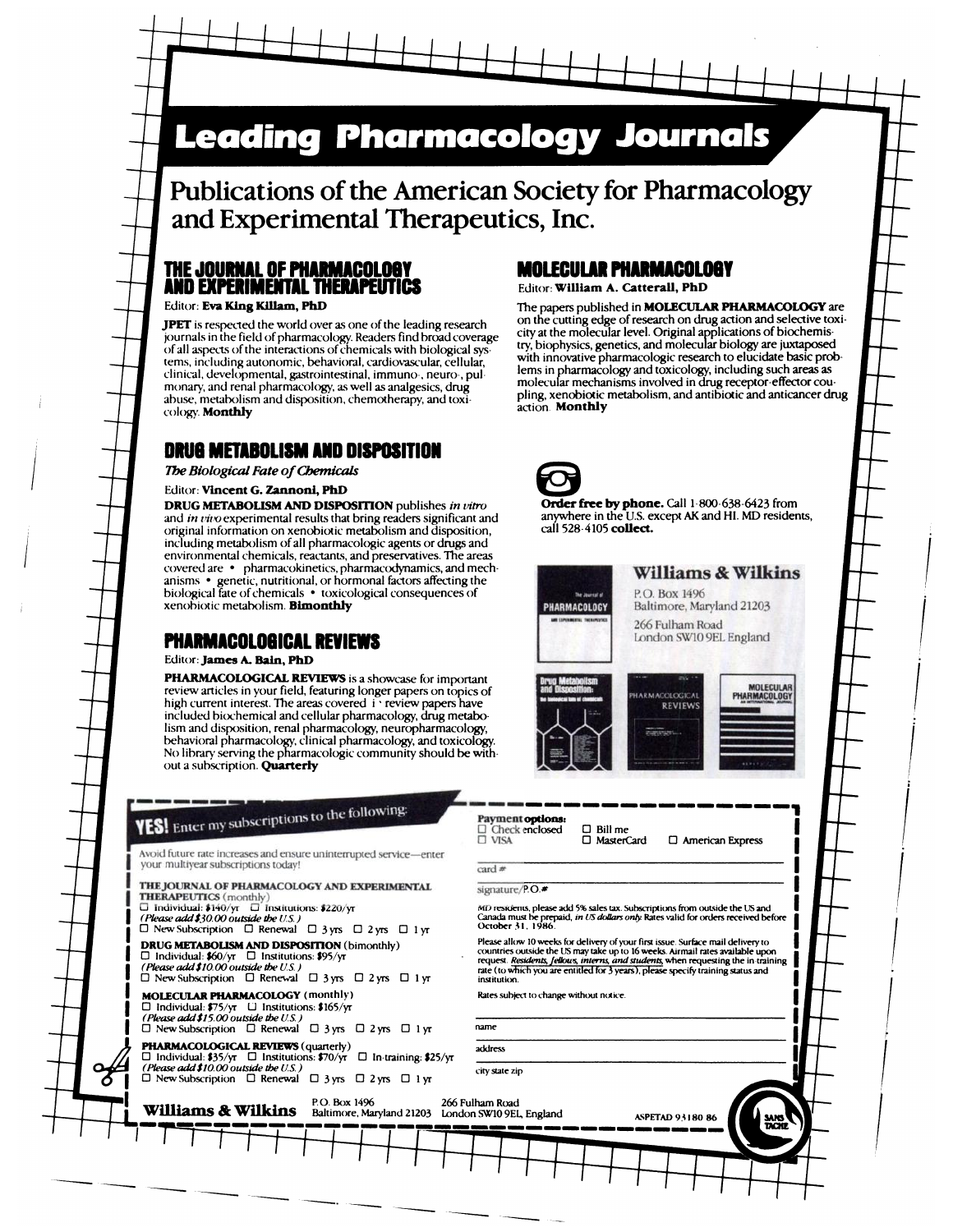## AUTHOR INDEX

Abraham, N. G., **445** Allen, **I. S.,** 438 Altiere, R. J., 390, 535 Aronoff, G. R., 416 Atal, C. K., 488 Auzan, C., 512 Baines, A. D., 494 Banerjee, S., 464 Barbaccia, M. L., 307 Barrett, J. E., 313 Baum, T., 374 Biter, M., 432 Bochner, F., 481 Bond, R. A., 408 Bowdy, B. D., 396 Brady, L. S., 313 Bryant, S. H., 403 Brzeznicka, E. A., 526 Bundlie, S. R., 301 Calianos, T. A., 542 Catravas, **J. D., 535** Charlton, K. G., 408 Churchill, M. C., 331 Churchill, P. **C., 331** Clarke, D. E., 408 Cleeremans, B., 301 Cline, W. H., Jr., 419 Cloyd,J.C.,301 Cooper, C. L., 424 Corvol, **P., 512** Costa, E., 307 Crawley, J. N., 320 Dc Broe, M. E., 470 de Jonge, A., 500 Delongchamp, R. R., 334 DiStefano, V., 464

Dubey, R. K., 488 Dussaule, J.-C., 512 Enloe, L., 458 Evoniuk, G. E., **344, 350** Frank, **G. B.,** 505 Gaa, S. T., 438 Gadol, S., 542 Ganten,D.,416 Gerber, N., 364 Gillespie, M. N., 339, 390, 396 Gougerot-Pocidalo, **M.-A., 476** Guiler, R. C., 364 Guiliano, R. A., 470 Harmon, J. R., 334 Harnish, **P. P.,** 464 Hecht, S. G., 364 Hjelle, J. J., 526 Hoffman, B. B., 384 Hommer, D. W., 320 Howe, B. B., 356 Keal,J., 481 Keith, R. A., 356 Kimmel, G. L., 334 Kiritsy-Roy, J. A., 535 Klaassen, C. D., 526 Koulu, M., 432 Lang, R. E., 416 Levacher, M., 476 Levin, R. M., 452 Linnoila, M., 432 Luft, F. C., 416 Malik, K. U., 424 Mansbach, R. S., 313 Mansour, H., 476 Mays, D. C., 364

McDonald, F. D., 331 McMurtry, I. F., 339 Menard, J., 512 Metz, M. A., 419 Meyer, L., 542 Michel, J.-B., 512 Mironneau, C., 519 Mironneau, J., 519 Mullane, K. M., 445 Muntz, K. H., 542 Nickols, G. A., 419 Northington, F. K., 464 O'Brien, R. F., 339 Olson, J. W., 390 Owasoyo, J. 0., 339 Paul, S. M., 320 Perry, D. C., 548 Pfenning, M., 458 Pinto, A., 445 Pocidalo, J.-J., 476 Qian,J.Q.,500 Ramos-Salazar, A., 494 Rapoport, S. I., 432 Ravizza, **L., 307** Richelson, E., 458 Rogers, S. L., 364 Rogers, T. B., 438 Rouveix, **B.,** 476 Ruggieri, M. R., 452 Ruskoaho, H., 416 Sabin, C., 374 Salama, A. I., 356 Savineau, J.-P., 519 Schwartz, A., 403

Schwartz, K., 512

Sharp, D. E., 364 Sheehan, D. M., 334 Singh, J., 488 Skirboll, L. R., 320 Snyder, B. D., 301 Somogyi,A., 481 Spector, R, 380 Stanley, **J. A.,** 313 Staubus, A. E., 364 Stenstrom, S., 458 Sterzel, R. B., 416 Stivers, J. A., 320 Sybertz, E. J., 374 Tedesco, R **P., 374** Thoolen, M. J. M. C., 500 Timmermans, P. B. M. W. M., 500 Timmins, P. V., 384 Toth, M., 416 Tsujimoto, G., 384 Unger,T., 416 van Crugten, J., 481 van den Berg, G., 500 van Zwieten, P. A., 500 Verbist, L., 470 Verpooten, G. A., 470 von Borstel, R. W., 344,350 Walsh, K. B., 403 Webb, P. J., 334 Wedeen, R **P.,** 470 Wein, A. J., 452 Wilffert, B., 500 Williams, P., 374 Witkin, J. M., 313 Wurtman, R. J., 344, 350